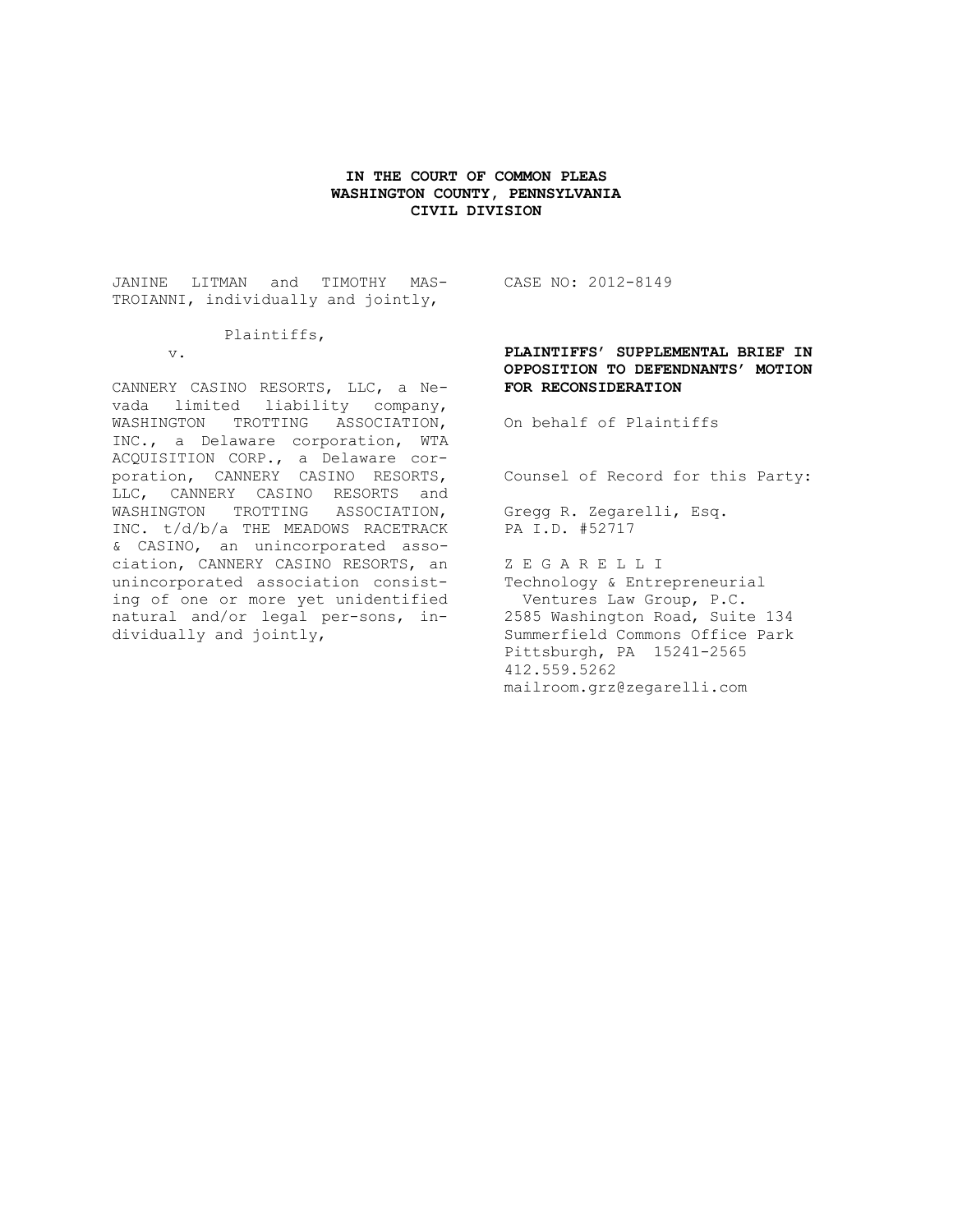## **IN THE COURT OF COMMON PLEAS WASHINGTON COUNTY, PENNSYLVANIA CIVIL DIVISION**

JANINE LITMAN and TIMOTHY MAS-TROIANNI, individually and jointly, CASE NO: 2012-8149

Plaintiffs,

v.

 $\overline{a}$ 

CANNERY CASINO RESORTS, LLC, a Nevada limited liability company, WASHINGTON TROTTING ASSOCIATION, INC., a Delaware corporation, WTA ACQUISITION CORP., a Delaware corporation, CANNERY CASINO RESORTS, LLC, CANNERY CASINO RESORTS and WASHINGTON TROTTING ASSOCIATION, INC. t/d/b/a THE MEADOWS RACETRACK & CASINO, an unincorporated association, CANNERY CASINO RESORTS, an unincorporated association consisting of one or more yet unidentified natural and/or legal per-sons, individually and jointly,

#### **PLAINTIFFS' SUPPLEMENT BRIEF IN OPPOSITION TO DEFENDANTS' MOTION FOR RECONSIDERATION**

Plaintiffs hereby incorporate, by this reference, Plaintiffs' Brief in Opposition to Defendants' Motion to Dismiss for Lack of Subject-Matter Jurisdiction, as well as Plaintiffs' Brief in Opposition of Defendants' Motion for Reconsideration. $^1$  In all prudence and caution, Plaintiffs supplement hereby.

No matter how wishfully or creatively Defendants try to argue regulations that may create generalized procedures, the Gaming Control Board simply is not empowered to hear disputes as contemplated by this action. *See,* 4 Pa.C.S.A. § 1202. Compare the Consent Agreement, stating that the Board is empowered under 4 Pa. C.S. §1202(b)(19) "to levy fines or other sanctions..."<sup>2</sup>

 $1$  Defendants served Plaintiffs with their Motion for Reconsideration on Monday, November 4, 2013, after hours by electronic mail, for an argument presentation on November 7, 2013. On the morning of the argument, Defendants then handed another document, a Memorandum in Support. The conduct is instructive.

 $^2$  On October 7, 2013, the undersigned expressly recalls Judge O'Dell Seneca asking Defendants' counsel (of which there were two attorneys attending for Defendant, one arguing and one researching) to cite the statutory power to adjudicate disputes in the nature of this action, which Defendants' counsel was unable to do, and have not done to date after more than a full, fair and significant opportunity to do so.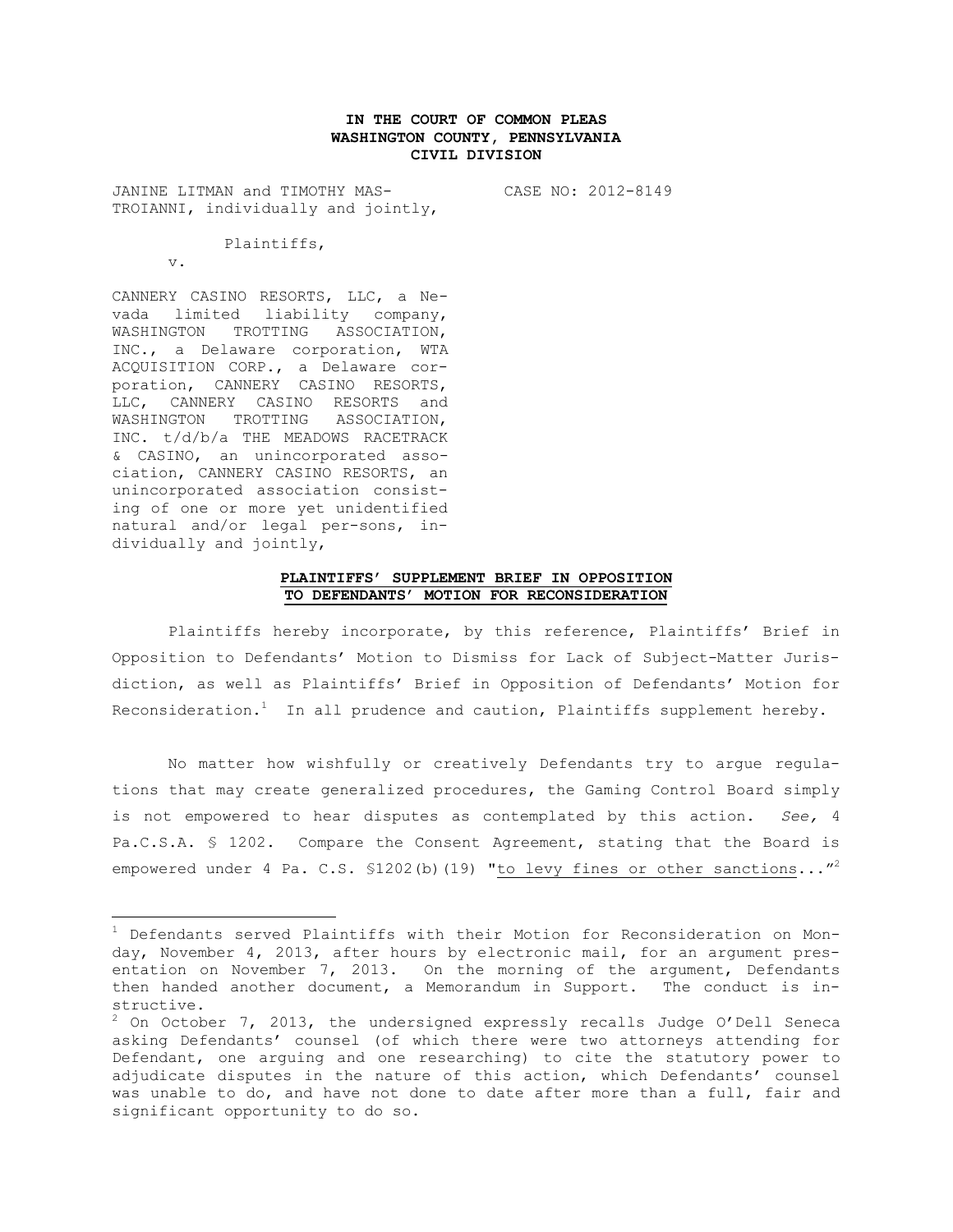This referenced power is not the adjudication and civil remediation arising from a panoply of unrelated common law and statutory rights.

Moreover, for the legislative branch to exclude the judicial branch of its inherent power to resolve civil disputes, the standard has been clearly stated by the Pennsylvania Supreme Court:

**[S]tatute says in unambiguous language that, if the legislature provides a specific, exclusive, constitutionally adequate method for the disposition of a particular kind of dispute, no action may be brought in any 'side' of the Common Pleas to adjudicate the dispute by any kind of 'common law' form of action other than the exclusive statutory method.** 

West Homestead Borough School District v. Allegheny County Board of School Directors, 440 Pa. 113, 269 A.2d 904 (1970), 440 Pa. at 118, 269 A.2d at 907 (emphasis added). Defendants continue utterly to fail to cite the language.

Interesting, for the procedures that Defendants have recently placed forward, they have incremented their argument along the way, each time, trying a little harder to present some mechanism by implication.

- Defendants never mentioned any administrative processes in three sets of preliminary objections. The last set on June 21, 2013, which is well after the Consent Agreement of February 14, 2013.
- Defendants never mentioned the intervention process in their Motion to Dismiss, nor responded in that regard when questioned by this Court during oral arguments.
- Defendants never mentioned general petition practice in its Motion for Reconsideration on November 4, 2013, nor responded in that regard when questioned by this Court during oral arguments.

Clearly, Defendants' conduct demonstrates that there is not an "unambiguous" "specific," or "constitutionally adequate" method for the disposition of a particular kind of dispute, outside of the judicial process by an exclusive statutory method.

1. Defendants continue utterly to fail to cite the "unambiguous" "specific," and "constitutionally adequate" method for the disposition of a particular kind of dispute, outside of the judicial process by an exclusive statutory method.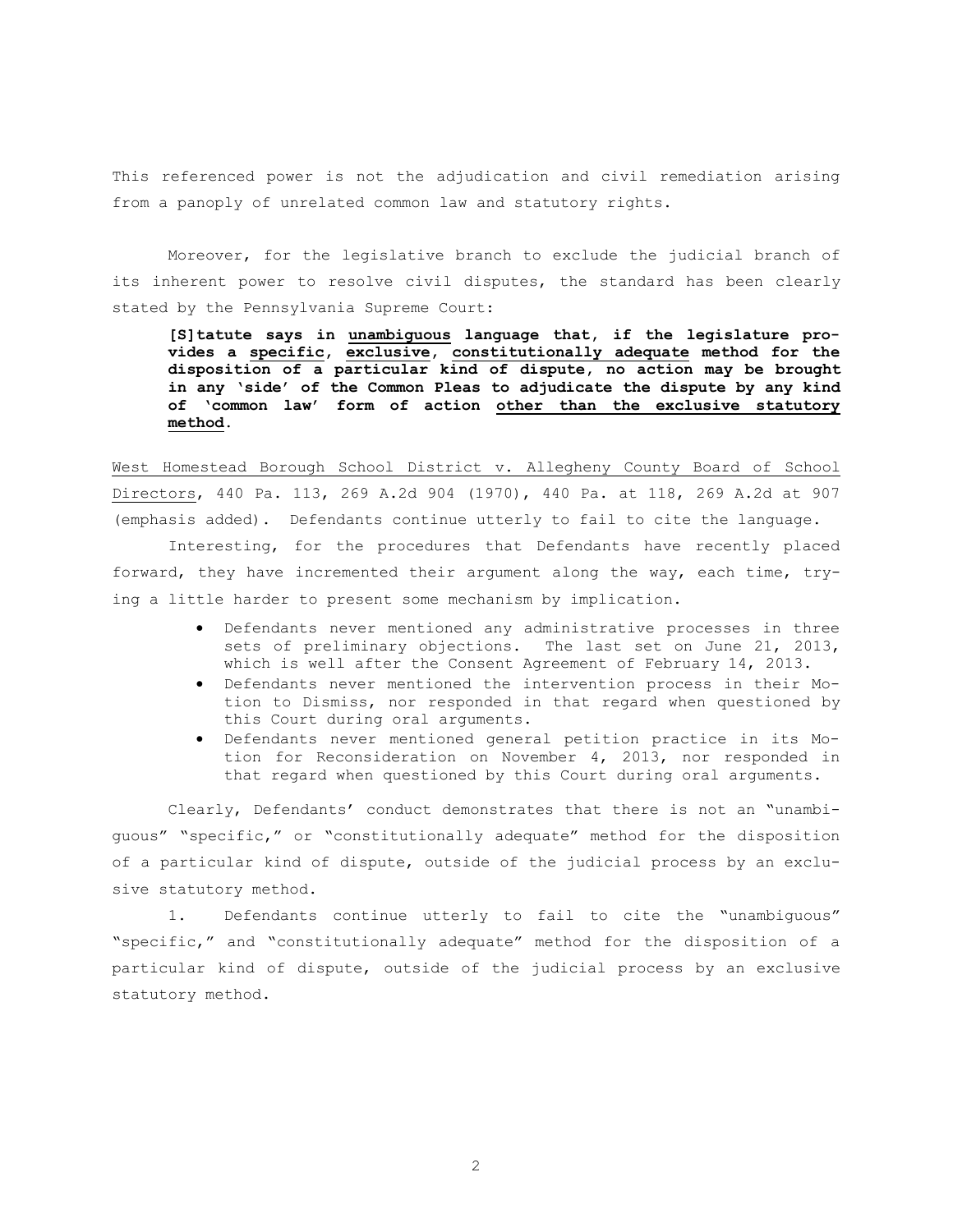2. Plaintiffs followed exactly the regulated procedure outlined by the Gaming Control Board to no known end or result, nor any definitive next step. The process implemented, consistent with the powers, regulations and realities of the case, was that the process was internal investigative only. Moreover, other than an initial complaint and interview, Plaintiffs did not have a full and fair opportunity to participate in the investigative procedure, and were excluded from participating with legal counsel, presentation of evidence or cross-examination. The assertion to "intervene" at the end of the investigation process, and only after the Consent Agreement was already entered into, is completely illogical and nonsensical.

3. Plaintiffs were not provided with any fair notice that it was their property interest that was or could be subsumed into the administrative civil "penalty" process. Plaintiffs are not referred to in the Consent Agreement or related Order, nor were Plaintiffs provided any directed constitutional contact. *See,* Exhibit 12.<sup>3</sup>

4. On February 14, 2013, a two-party Consent Agreement was executed, subject to Gaming Board's approval. *See,* Exhibit 12. This Court will take judicial notice that the documents regarding Docket 3071-2013, are part of an investigation file considered, in part, confidential under the Gaming Act, 4 Pa.C.S. \$1206(f) and 65 P.S. \$67.708(b)(17) relating to a noncriminal investigation. In light of that secret record, on February 28, 2013, a docket entry was opened for the approval of the Consent Agreement, scheduled for March 13, 2013. That agenda item stated:

> **You are invited to attend and will have the opportunity to provide oral argument regarding the above referenced matter. No new evidence or testimony will be accepted. Please come forward when your name or matter is announced.**

*See,* Exhibit 12 (emphasis added).

 $\overline{a}$ 

5. Plaintiffs are not parties to, nor even mentioned, in the Consent Order or the Consent Agreement.

6. The Gaming Control Board simply is not empowered to hear disputes as contemplated by this action. *See,* 4 Pa.C.S.A. § 1202. Compare the Consent Agreement, stating that the Board is empowered under 4 Pa. C.S.

 $3$  References are to the exhibits to Plaintiffs' Third Amended Complaint, duly filed of record.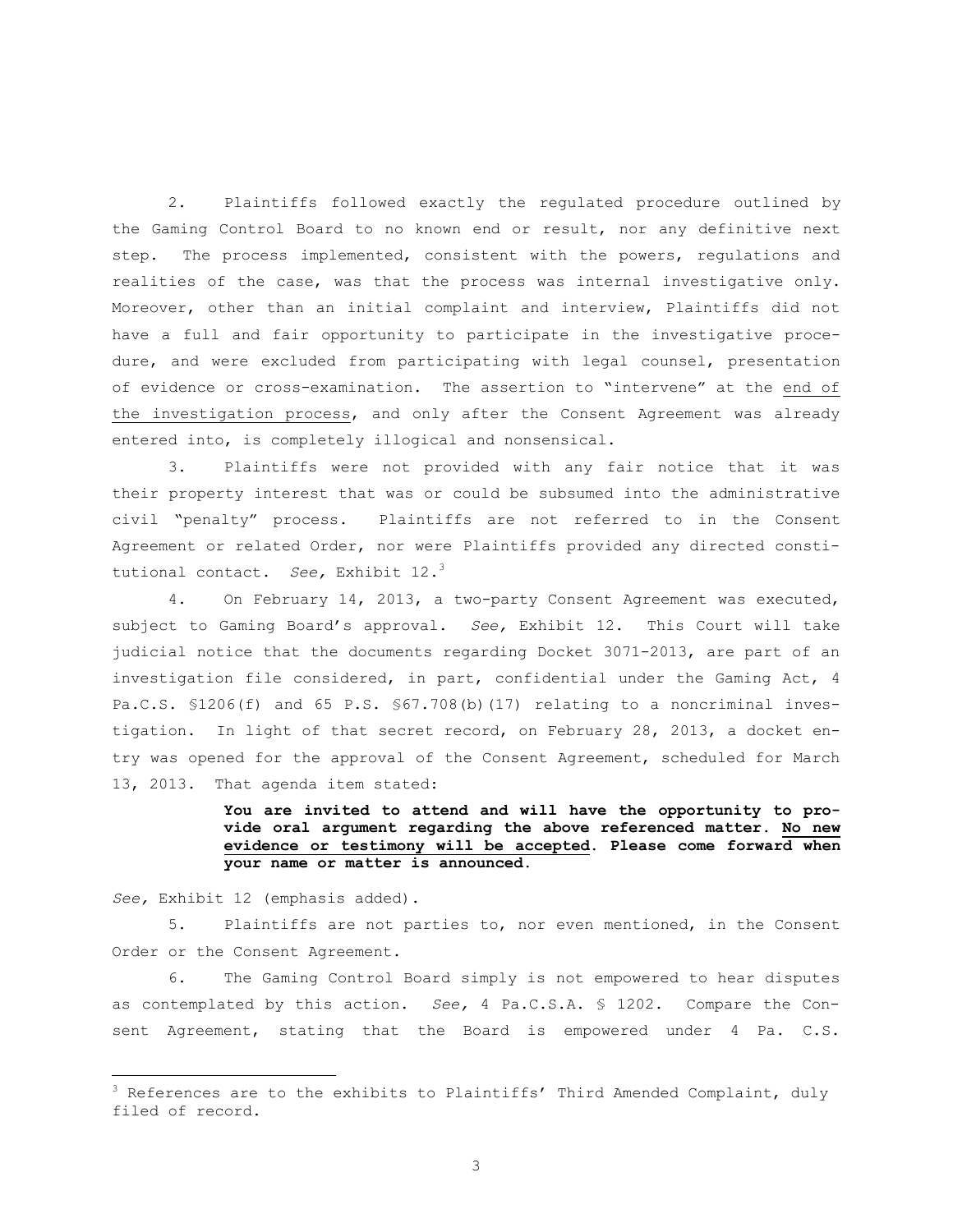§1202(b)(19) "to levy fines or other sanctions..." This power is not the adjudication and civil remediation arising from a panoply of unrelated common law and statutory rights. *See,* fn. 2*, supra*.

7. Subject-matter jurisdiction is a separate issue from administrative procedural issues, and rights of action arising under the statute.

8. This action was filed on December 12, 2013, months prior to the date of the Consent Agreement, with no "next step" procedures following filing the Complaint. Contrary to Defendants' position, and consistent with Plaintiffs' position, the Gaming Control Board handles internal regulatory issues, not the civil adjudication and remediation of a panoply of civil disputes and rights, and Defendants continue to fail to cite any law to the contrary as required by law.

9. There are multiple defendants, and multiple counts which include unfair trade practices, treble damages and a panoply of other claims. Plaintiffs are entitled to a jury trial, and there is absolutely no evidence that the legislature intended for the Gaming Control Board to be the sole and exclusive mandatory method.

WHEREFORE, Plaintiffs hereby request that Defendants' motion for reconsideration be denied.

November 12, 2013 Respectfully submitted, TEV LAW GROUP, PC By: s/Gregg Zegarelli/ Gregg R. Zegarelli

> Z E G A R E L L I Technology & Entrepreneurial Ventures Law Group, P.C. 2585 Washington Road, Suite 134 Summerfield Commons Office Park Pittsburgh, PA 15241 412.559.5262 mailroom.grz@zegarelli.com